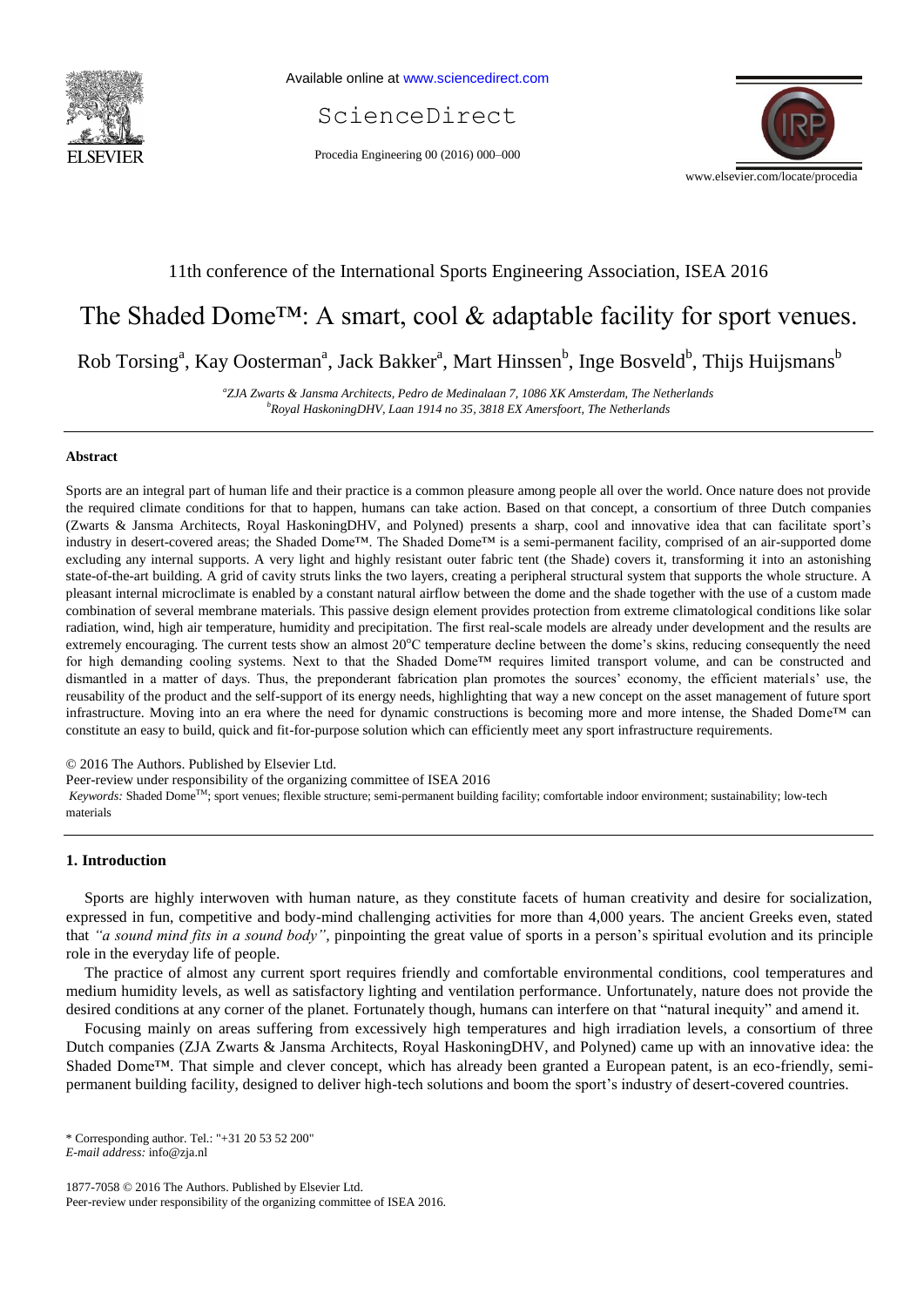Key to that challenge is the control of the indoor environment through the targeted selection of designing principles and the development of low-tech building materials.

The purpose of this paper is to describe the way the aforementioned climate control can be achieved and to reveal some of the architectural, structural and sustainability details that make the Shaded Dome™ -- SD in short -- unique.

#### **2. The concept of the Shaded Dome™**

## *2.1. General description*

The SD originated from the idea of developing climate-controlled, indoor sports facilities in hot-dominated physical



environments, in order to align with FIFA's sport infrastructure rules and regulations. The granting of FIFA World Cup 2022 in Qatar created a strong need for developing a multitude of indoor training spaces that could protect the athletes from the hazards of long hours exposure to excessive heat. In order to prevent though that Qatar will end up with a multitude of unused sport facilities, this innovative concept was developed aiming to meet that challenge.

The SD thus, was designed in a way that it actually constitutes a smart, cool



Fig. 2. Detail from a real-scale model. The cavity pins connect the Dome (lower layer)



protection from

climatological conditions

eg. wind/high humidity/ sand storms

natural airflow

Airflow exits through

membrane openings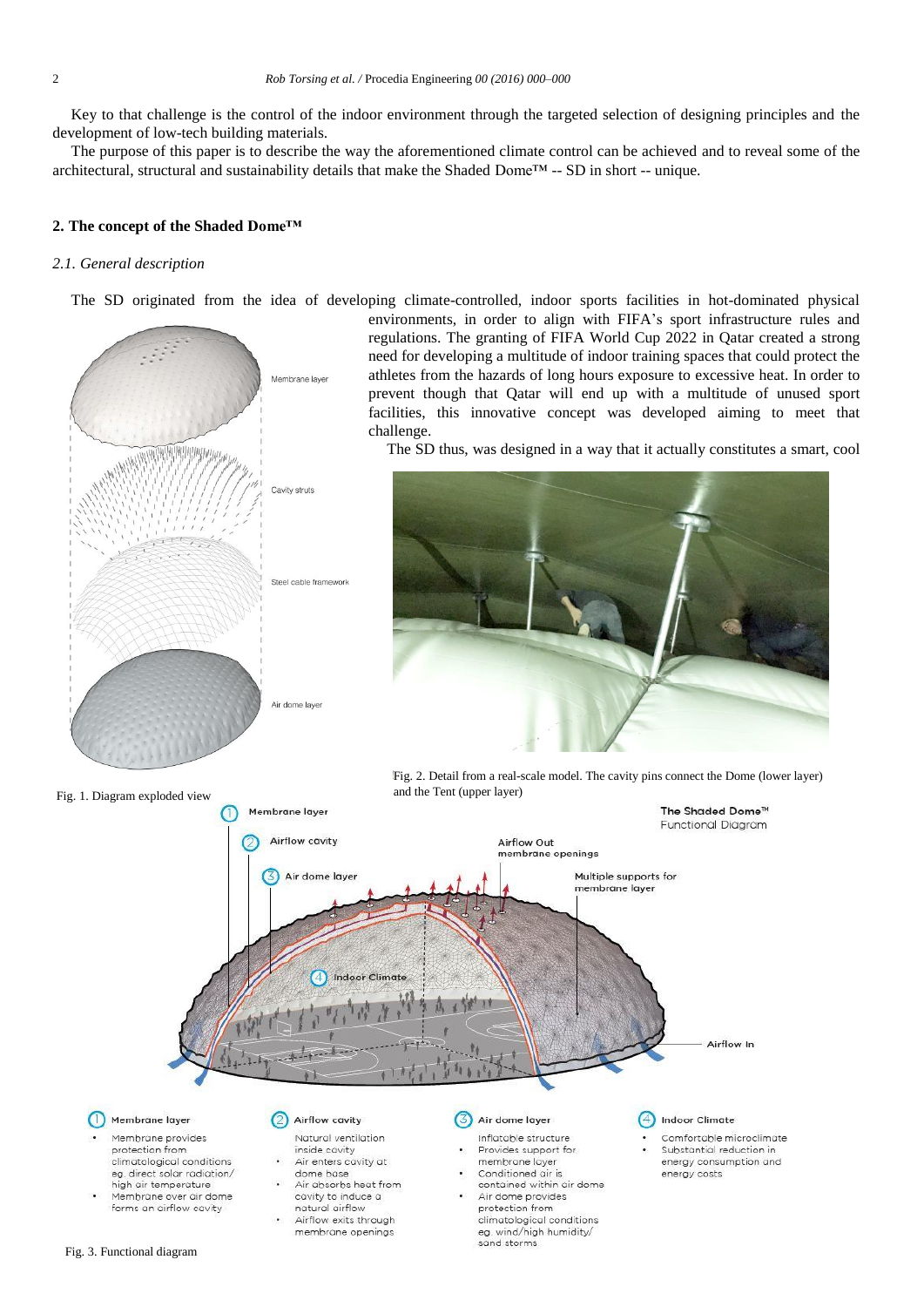and adaptable facility, which meets the highest standards of comfort, sustainability, flexibility, accessibility, safety and security for both its visitors and users, protecting them from the often harsh or unfavourable climatological conditions. To add some more, it is a structure designed to shelter an area of up to  $20.000m^2$ , while been constructed –on site- within just 2 to 3 weeks.

With regards to the adaptability aspect, it actually applies in a twofold way. Firstly, beside sports, the inner space can be adapted properly, in order to house instance exhibitions and fairs, adding additional light and adjusting the indoor climate, without mayor structural alterations. Secondly, adaptability lies on the concept of the SD itself. Due to the fact that the SD is tailor-made, the concept (the spatial representation) can be easily adapted to fit-specific applications and sizes when designing (see also section 2.3 for a more detailed explanation).

From a morphological perspective it is a semi-permanent building, which is comprised of a pneumatic structure (an airsupported dome), also referred to as Dome, covered by a membrane-form layer (the tent), also called Shade, where the latter is fixated through a steel-cable framework of numerous cavity struts to the former (see Fig. 1 & 2). Consequently, the tent structure and the outer surface of the air-dome are spaced apart at a distance.

By providing the membrane addendum, the internal dome can be shielded from excessive sunshine, wind and precipitation loads. The existing gap between the outer covering layer and the upper part of the air-dome generates heat flow towards multiple openings in the top of the tent. That flow or -better to say- updraft, cools the air-dome externally by dissipating, the generated by sun's radiance, heat (see Fig. 3.). That membrane-like coverage is constructed from easily removable and adaptable elements, meaning that openings can easily be formed or PV-cells will not be hard to get added later on. By doing so, the tent structure can be conveniently adjusted to the desired functionality of the area that it has to cover, and more importantly to the smooth functionality of the air-dome underneath it.

Regarding Dome, it is an isolating and inflatable structure, fixedly attached to the ground through a cable supporting framework, and having a substantially concave shape with respect to its interior. It is mainly constructed by textile membranes, made of coated fibers. Examples include (combinations of) fiberglass and polyester plastics, PVC, PU, PTFE, ETFE and metals such as AISI 304, 316 and galvanized iron. The lightweight materials result in a relative light construction, which allows large spans and lower cost. The aforementioned materials can be combined to create a (coated) fabric or membrane, which is consisted of different layers in order to obtain the required performance. Printing can also applied for producing some of the needed materials.

#### *2.2. Lightweight architecture*

The architectural manifestation of the SD is determined by two main factors. The SD originated by the chain integration of architects, engineers and suppliers, taking into account the relevant technical, economic, cultural and ecological aspects that accompanied this venture.

Architecture has always been equated with density and mass, while the use of textiles has often been limited to lightweight decorative expressions; recent developments though in textile technology have revealed their relevance today. Apparently, SD can offer surprising modularity and multi-functionality. It proves to be one of the most tactile expressions, as tailoring techniques find expression in architecture by means of variety of shapes, sizes, diverse colours, textures and finishes. SD can be seen as an interface between sports infrastructure and user's comfort experience on many different levels, resulting in a new model shift in lightweight performative architecture. That new kind of architecture creates advanced possibilities, by harnessing geometric articulation, solar and wind energy, to achieve unprecedented reduction of temperature.



Fig. 4. 3D representation Birdseye view Shaded Dome™

Fig. 5. 3D representation Shaded Dome™ by night

The combination of supply chain management with the unique application of membrane and pneumatic structures provides a vocabulary of architecture with its own character and beauty. The aesthetics of the SD is determined by the rational aspects arising from the different constraints, which are at the same time structural, architectural and ecological determined forming together a whole and being also reflected in the appearance of the SD. The addressing of membrane structures (Tent) and pneumatic structures (Dome) open up new opportunities and prospects in the field of research and development, granting SD an important role to play in shaping (sports) architecture with temporary character, from a both practical and cultural perspective.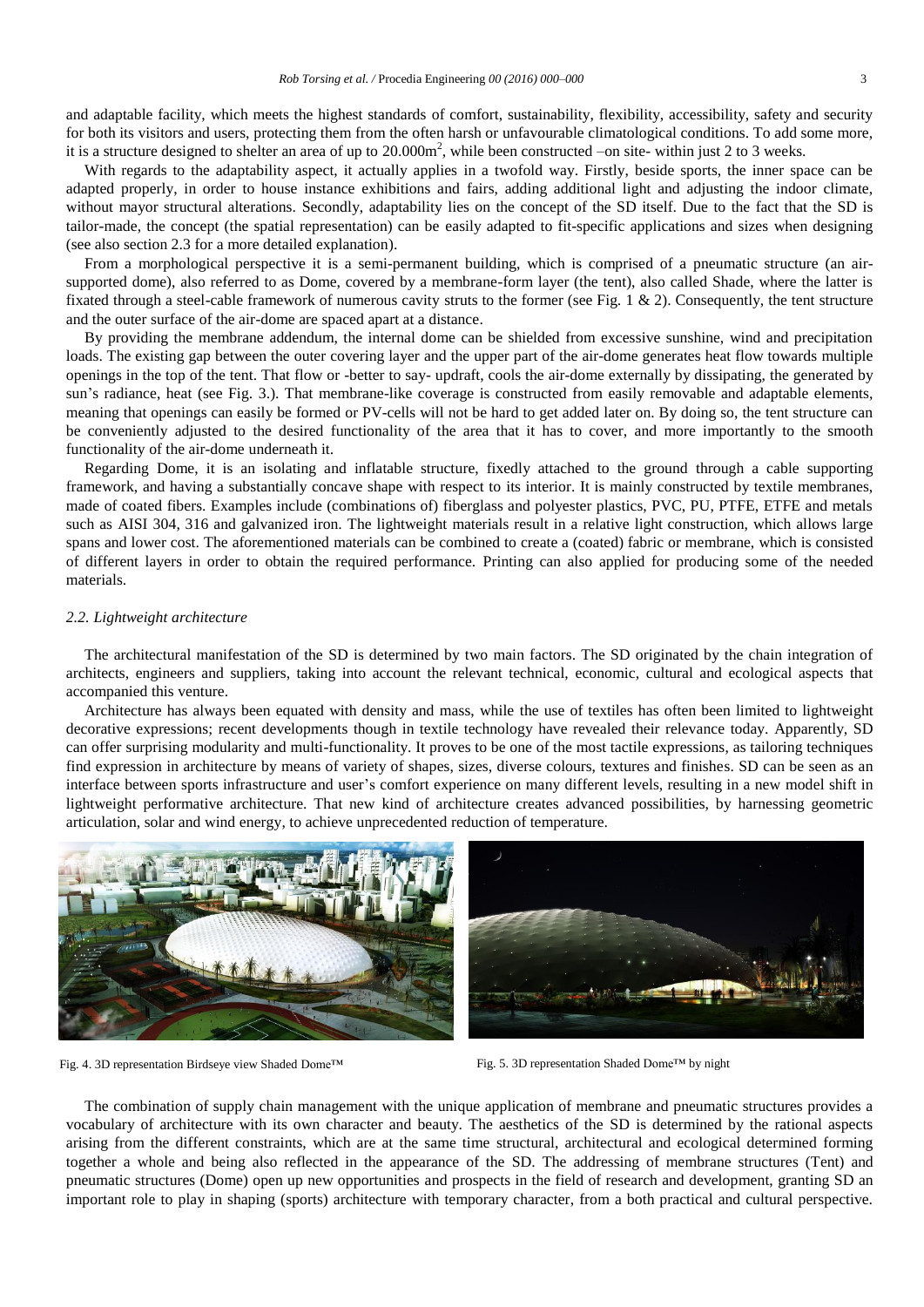The skin of the SD has a distinctive and complex pattern that is generated by using the parametric model for manipulating and interpreting the conditions in a differentiated, varied architectural skin; the composite textile membrane.

#### *2.3. Different Sports Applications*

 The SD has an unprecedented flexibility in size and shape, allowing thus for a multitude of utilizations, such as travelling exhibitions, market places, museums and entertainment halls, to be covered. It is obvious though that it is exceptionally suitable for the accommodation of various sport venues types, as well as for the sheltering of temporarily needed facilities, due to the benefits of the Dome's large free-span interior. To make it more tangible, the SD can easily cover a single tennis court (size approx. 700 $\text{m}^2$ ) a basketball court (size approx. 860 $\text{m}^2$ ), or four tennis courts (size approx. 2740 $\text{m}^2$ ), but it could also exceed these numbers and cover an area as large as a football pitch (size approx.  $8800 \text{ m}^2$ ), or an athletic track. Its shading capacity however, can be extended even up to 20.000  $m^2$ , which is large enough to accommodate two adjacent, rectangular football pitches with adequate circumference, according to FIFA standards, offering at the same time a low total cost of ownership.





Fig. 6. 3D representation interior athletic track

Fig. 7. 3D representation interior football pitch

 Of course different combinations of provided sport fields, regarding the nature of the accommodated sports or the number of the necessary courts and pitches are possible Less demanding sports though, with respect to their needs for temporary covering, such as swimming pools, cycling tracks, baseball pitches or even golf training driving ranges can be also included among the possible applications of the SD.

 One of the greatest advantages of the combined air-dome and membrane structure is that no use of heavy rigid elements is needed, That way the SD requires limited transport volume, while at the same time it can be constructed and dismantled within a matter of days, making it particularly suitable for short-duration tournaments and season related activities, especially during summer when the climate can be extremely ferocious.

#### *2.4. Structural concept*

The structural concept of the SD operates similar to that of a genuine air-dome, allowing air pressure to act as the main load bearing system, an inner air dome layer covered by a steel cable framework to be responsible for the equal distribution of the arising forces, and multiple tension anchors to undertake the role of its foundations. In addition, the main air-dome's principle states that an ideal curved shape, with a constant radius, is formed by an air pressure level that is slightly higher than the outer (atmospheric) one.

The double façade system, considering the tent structure and the cavity struts as a unified additional layer, creates a hybrid structural configuration in which both the Dome and the Shade collaborate in search of equilibrium in the forces' distribution. The curved steel cable framework behaves much stiffer than the outer membrane, compelling the cables to take up the majority



Fig. 8. Forces in the steel cable framework

Fig. 9. Deformations of the membrane layer (corner results are removed for calculation purposes)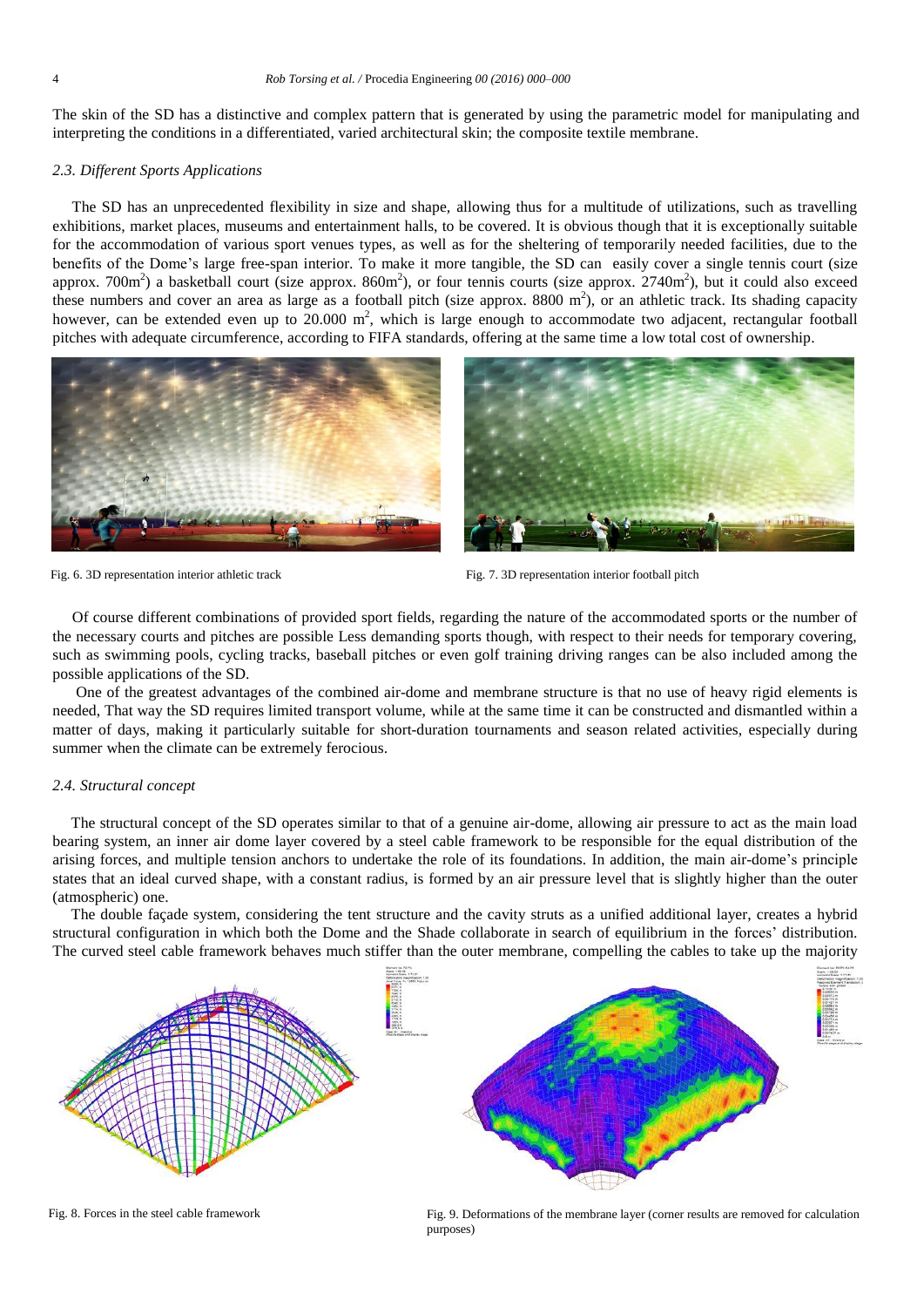of the forces and transforming them consequently into the main load bearing system.

The outer skin spans among the cavity struts. The latter are simple pins, hinged connected between the two layers in order to ensure the required cavity width. A wide variety of materials can be used for the production of struts, such as steel, wood, aluminium or fibre reinforced composite.

A double curved shape of the outer membrane layer is realized through specific confectioned cutting patterns, creating thus a certain pre-tensioning in the tent. This technique ensures not only sufficient stability for the struts, but it also prevents the membrane layer from wrinkling or rattling.

Among various load cases (i.e. inside LED lighting, sand), the critical load case for the SD is the wind load, due to its limited mass and its excessive bumping surface. This load case eventually dictates the membrane thickness and cavity strut profiling. The membrane stresses and forces that act in struts and anchors are calculated for a range of wind loads, according to various international standards, making the SD location independent.

The structural analyses are partly executed by self-programmed FE (Finite Element) software for membrane elements and they are part of the in-house computational design strategy. For validation purposes, full 3D analyses are executed to aim for accurate results in terms of stresses, forces and displacements of each unique SD case.

#### *2.5. Computational approach towards design of The Shaded Dome™*

Architecture nowadays involves constant evaluation and development of the design, addressing it best as design processes. Designers need constantly to adapt and redesign elements in order to express more effectively the requirements of a particular brief. The computational design approach provides the architects with much greater freedom, in terms of form research and shaping, granting them simultaneously a constraint-based environment to work into. In addition, the design itself can be subjected to structural, environmental and cost valuation with an increased level of certainty as it matures. Most importantly though, the computation design can aid both the client and the designer to explore a far broader solution space as quickly as possible within a specific requirement, having a wide range of engineering aspects already worked out simultaneously.

This approach makes design process considerably more streamlined and efficient. The design is evolved by using in-house developed parametric software scripts that can produce various digital schematics. Following that method the designers can acquire and maintain complete control over the manipulation of complex geometries produced for the SD. Parametric approach also allows the former to simultaneously generate multiple iterations of the SD within a single digital model, based on functional requirements to be housed within. The digital generation of these parameters permits the design to be sufficiently malleable, allowing the smooth adaptation of the dome to contrasting typologies, which can range from sport fields to public expos and museums.

Each iteration effort can be easily and quickly tested, adapted and optimized, in order to meet all necessary functional requirements, environmental performance and structural criteria, singling out thus, the design that can be the most suitable. Once the designer is satisfied with the outcome, on the pressing of a button, he can generate the specifications of strut elements and textile's cutting patterns for both the inner inflatable dome and the outer tent. By doing so everything is ready to be tailored, uniquely numbered and tagged for fabrication and on site assembly.

#### **3. Climate and sustainability**

#### *3.1. Climate and thermal principle*

The concept of the SD is to create a shade with a passively ventilated air gap around the tent. The sun heats the tent and the air gap. Hot air rises to the top and this draft strengthens, taking much of the thermal energy out. This creates a temperature on the tent surface which is similar to outside temperatures. During cold nights, on the other hand, the air flow slows down and acts as an insulating layer, reducing heating needs. This is an ancient principle of cooling, but has thus far never used in larger (airsupported) tent structures.

Most of the energy used in buildings in the Middle East is used for cooling. The outside fabric consists of a metallic layer which reflects and absorbs 80-90% of the solar energy and the updraft in the cavity removes the heat produced. This combination makes the SD a highly energy efficient system, reducing required cooling capacities by  $150-200W/m^2$  compared to a conventional tent with metal coating<sup>1</sup> The cooling loads of the SD are calculated to be in the order of 75 to 200 W/m<sup>22</sup> – depending on the size and number of people that have to be accommodated and the exact climate conditions– without compromising on construction speed and form flexibility. And this is low enough to make a cool and comfortable SD, even in the hottest climates.

<sup>&</sup>lt;sup>1</sup> Transmission & absorption tent: 10-20% \* 1322W/m2 (solar load) = 130-260W/m<sup>2</sup>. Reduction by 2<sup>nd</sup> layer according to CFD-calculations 80-90%:  $100 - 230$  W/m<sup>2</sup>

<sup>&</sup>lt;sup>2</sup> Transmission: R<sub>c;tent</sub> = 0.36 m<sup>2</sup>.K/W, transmission: 1/(0,36+0,17) m<sup>2</sup>.K/W \* (39-25)K = 26W/m<sup>2</sup>

Fresh air ventilation: Enthalpy outside: 103 kJ/kg; enthalpy inside: 56 KJ/kg. 10m<sup>2</sup> per person, 60m<sup>3</sup>/h.person.

Cooling capacity ventilation: 60[m<sup>3</sup>/h.p] /10[m<sup>2</sup>/p] /3600 [s/h] \*1.2 [kg/m<sup>3</sup>] \* (103-56)[kJ/kg] = 94W/m<sup>2</sup>